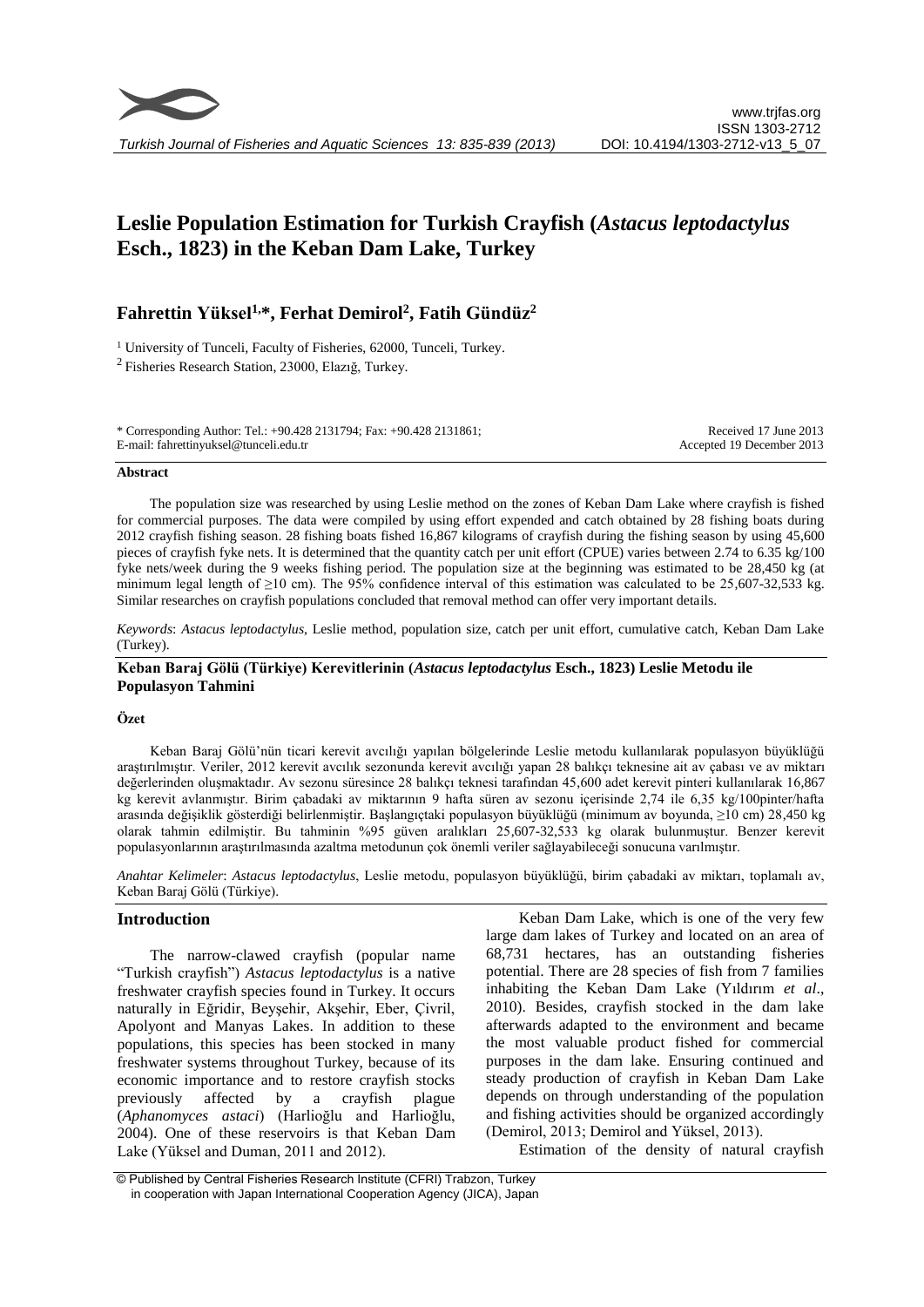populations requires a methodology designed to assess the population size within a known area. Estimation of population size can be carried out either in terms of relative abundance, using CPUE (catch per unit effort) data or as absolute abundance, using census methods or mark-recapture techniques. It is not always possible to estimate the population density directly. Sometimes researches have to make to with just a relative measure or index of density based on animal signs. Therefore, CPUE is the most common method to investigate populations and to arrange fishery activity. CPUE is a measure of relative abundance. If yield could be forecast, the data could be used by authorities to reduce exploitation by reducing legal season or consider other regulations to protect the crayfish (Balık *et al*., 2002).

Crayfish populations in smaller aquatic environments tend to rapidly suffer from pressure of fishing. Generally, remedying this impact either takes a long time or is not possible. Therefore, fishing must be regulated to data of population size. The Leslie method can be used to estimate the size of a crayfish population by regressing catch per trap haul on cumulative catch of the fleet at several time intervals within a fishing season (Miller and Mohn, 1993).

In the recent years, Fisheries Cooperatives have been terminating crayfish fishing activities in the Keban Dam Lake before the end of fishing season because the number of crayfishes above the legal length has drastically decreased in the fishing composition. This fact emerged the idea that Leslie regression model (Leslie and Davis, 1939) known as removal method will be appropriate for studying this population. This study aims at being a pioneer figure in researching on similar populations rapidly suffering from pressure of fishing.

# **Materials and Methods**

#### **Keban Dam Lake**

The Keban Dam is located on 45 kilometers north-west of Elazığ province and 65 kilometers north-east of Malatya province and constructed in Keban town which is situated on 10 kilometers southwest of the area where Karasu and Murat rivers intersect. The lake basin of the dam is located between 38º30'60" and 39º30'80" longitudes and 38º30'73" and 39º00'45" latitudes. The fishing activities on the dam lake are divided into 16 different fishing places (Yıldırım et al., 2010). This study is about 4 fishing places (Kemaliye, Keban, Ağın and Çemişgezek) located in the dam lake and used for fishing crayfish for commercial purposes (Figure 1).

### **Study Period and Collecting Data**

The study was focused on the actual period of commercial fishing within 2012 crayfish fishing season, namely from July 5 until September 5. First of all, it was determined that there are total 28 boats fishing crayfish in the dam lake. The quantity of crayfish caught each week was determined by visiting the points of going ashore because fishermen leave their fyke nets in water for a week and go ashore on certain days of a week. Besides, the number of fyke nets used by all fishers during the fishing season was noted for determining the fishing effort.

# **Catch Per Unit Effort (CPUE)**

The amount of catch per unit effort (CPUE) for



**Figure 1.** Keban Dam Lake (1: Kemaliye, 2: Ağın, 3: Keban, 4: Çemişgezek) (Google, 2013).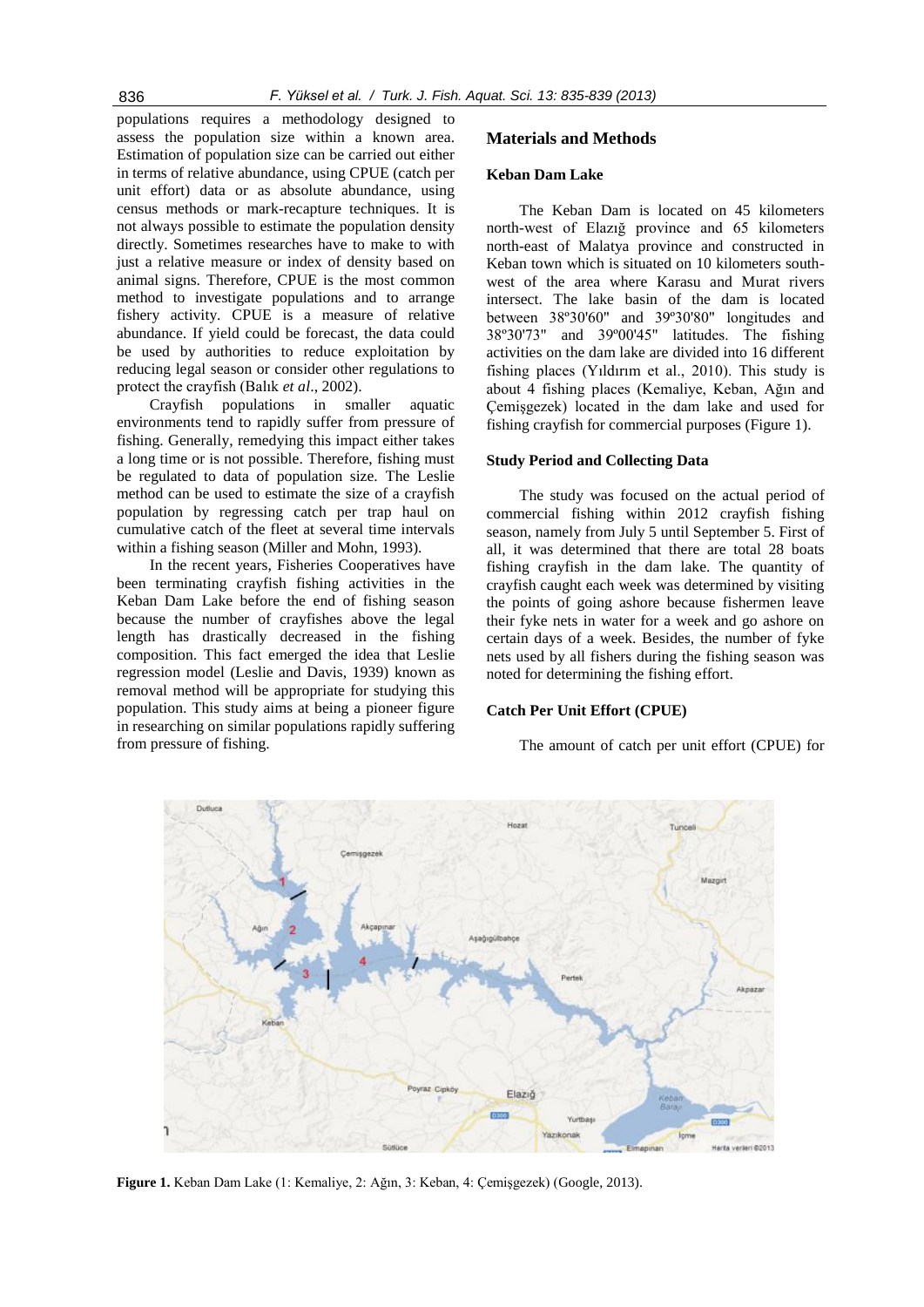per fyke net was calculated using the following formula (Hyvärien and Salojärvi, 1991; Balık and Çubuk, 2001):

$$
CPUE = \sum (Y/n)N \quad [1]
$$

In the formula;

- *Y*: The amount of catching crayfish (kg),
- *n*: The number of using fyke net.
- *N*: The number of trials.

10 cm and longer crayfishes at legal length were taken into consideration while determining the quantity catch per unit effort. The quantity catch per unit effort was described as "kg / 100 fyke nets / week" since fyke nets were kept in water for 7 days during each fishing operation.

#### **Leslie Regression Model (Depletion Model)**

The Leslie regression model (Leslie and Davis, 1939) was used to estimate the population size of legal minimum catch length of the *Astacus leptodactylus* in the Keban Dam Lake. The Leslie method uses the relationship between catch per unit effort and stock abundance (Knight and Cooper, 2008). The method of Leslie requires that three assumptions are satisfied: (1) the population is closed; (2) probability of each individual being caught in a trap is constant throughout the experiment (3) all individuals have the same probability of being caught in sample *t*. The data required for Leslie model are as follows:

C<sub>t</sub>: catch taken during time interval *t* 

 $K_t$ : cumulative catch from the start up to the beginning of sample time *t*

ft: fishing effort during time interval *t*

 $N<sub>o</sub>$ : original population size (at time t=0)

q: catchability coefficient

 $C_t$ <sup> $f_t$ </sup>: catch per unit effort during the interval *t* 

Under the assumptions listed above, a regression plot of catch-per-unit-effort  $(C_t/f_t, Y-axis)$  to cumulative catch  $(K_t, X\text{-axis})$  gives a straight line (Equation 2).

$$
\frac{C_t}{f_t} = qN_0 - qK_t \quad [2]
$$

In this equation as known Leslie regression model, the slope of regression line is an estimation of catchability, *q*. The Y-axis intercept is the product of the original population, *No*, and the catchability, *q*. The slope and intercept of this straight line was found using linear least-squares technique. The original population size was estimated from equation (3).

$$
N_0 = \frac{intercept}{|slope|} = \frac{a}{|b|} = \frac{qN_0}{|q|} \qquad [3]
$$

Confidence limits for the estimate of *q* are the same with slope (b). Confidence limits for the estimate of No for any level of probability were calculated as roots of the equation 6.4 in Ricker (1975) (Equation 4).

$$
N^{2}(q^{2} - t_{p}^{2}S_{yx}^{2}c_{22}) - 2(q^{2}N_{0} - t_{p}^{2}S_{yx}^{2}c_{12})N +
$$
  
\n
$$
(q^{2}N_{0}^{2} - t_{p}^{2}S_{yx}^{2}c_{11}) = 0
$$
\n[4]  
\nWhere:  
\n
$$
c_{11} = \sum X^{2} / n \sum x^{2}
$$
  
\n
$$
c_{12} = \sum X / n \sum x^{2}
$$
  
\n
$$
c_{22} = 1 / \sum x^{2}
$$

 $t<sub>p</sub>$  = The *t* value corresponding to a given probability P for n - 2 degrees of freedom, found from a *t*-table such as Snedecor's (1946) table 3.8.

 $n =$ The number of days of fishing.

#### **Results**

Although crayfish fishing season at Keban Dam Lake was approximately 18 weeks (between July 1 and October 31), fishing activities were interrupted at the end on 9<sup>th</sup> week in 2012. The fishing effort initially started with 28 fishing boats and 45,600 fyke nets decreased gradually and reduced down to 12 fishing boats and 21,300 fyke nets on the last week. Likewise, crayfish catches and catch per unit effort (CPUE) started to decrease after the first week and continued to decrease until the last week. The catch per unit effort was respectively 6.28 and 6.35 kg/100 fyke nets/week on the  $1<sup>st</sup>$  and  $2<sup>nd</sup>$  weeks whereas the number reduced down to 2.74 kg/100 fyke nets/week on the last week (Table 1). It is observed that the crayfish caught are of legal fishing size (10 cm and above).

Estimation of the population size of crayfish  $(\geq 10$  cm, minimum catch length) in the Keban dam lake was calculated according to the Leslie regression model (removal method) using the data obtained as a result of the fishing performed by fishing boats in the dam lake in the course of nine weeks. The data used in the calculations such as the amount of catch, the fishing effort spent, the amount of catch per unit effort, and the amount of cumulative catch are provided in Table 1. The fishing effort data used for calculations represents the amount of fyke nets used by fishers. Each 100 fyke nets kept in water for a week for fishing purposes was considered as a set of fyke nets.

The initial population size of crayfish  $(\geq 10 \text{ cm},$ minimum catch length) in the Keban Dam Lake was estimated to be 28,450 kg. Upper and lower limits of confidence for the probability level  $P=0.05$  were calculated to be 25,607 kg and 32,533 kg, respectively. The regression equation, in the original symbols, was found to be  $C_t/f_t=6.5718-0.000231*K_t$ . Linear regression plot and equation are provided in Figure 2.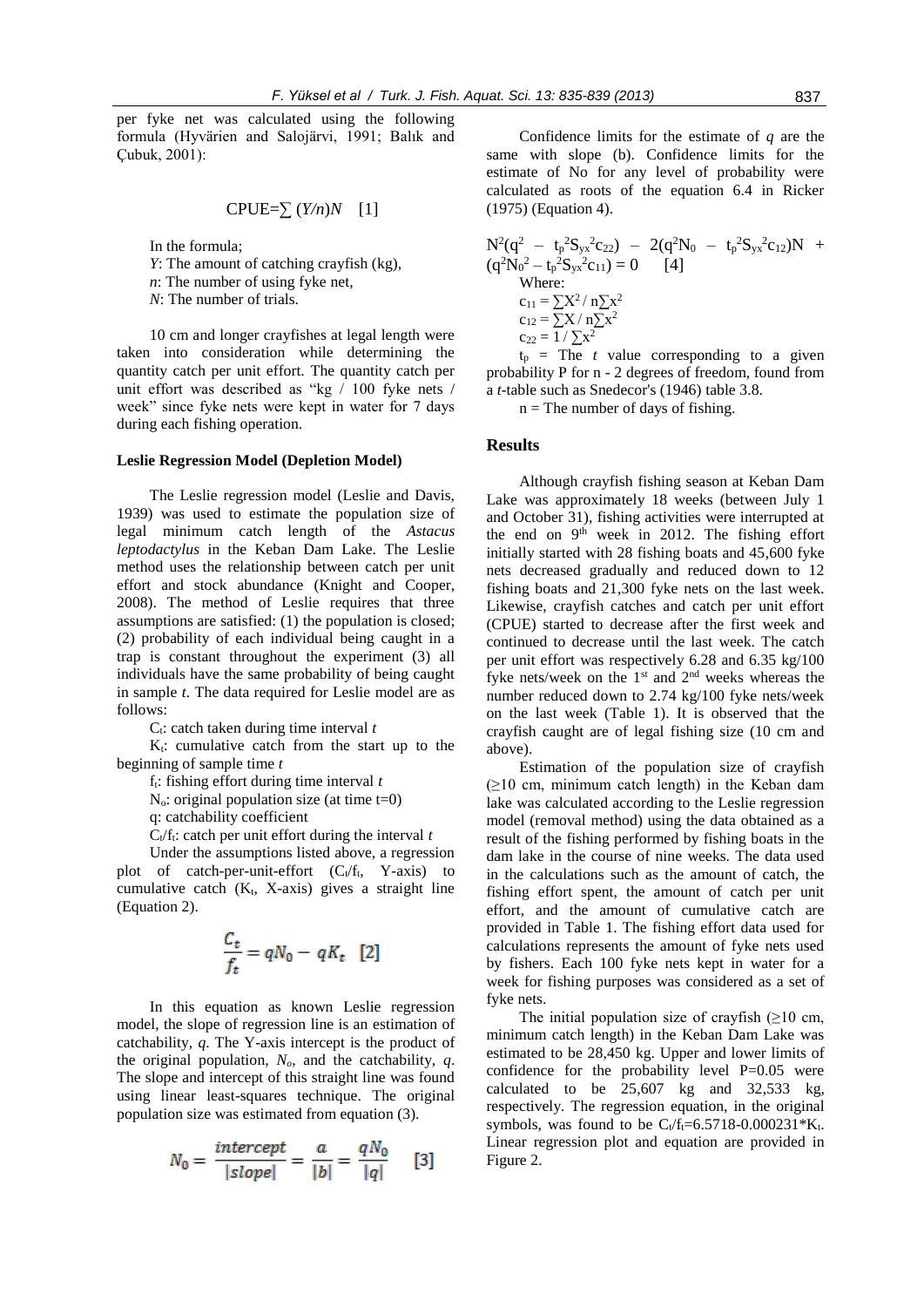#### **Discussion**

Although there are 28 species of fish in Keban Dam Lake, crayfish is considered to be the most valuable species in terms of economy. The annual crayfish production in the dam lake varies from 3,000 kg to 35,000 kg from 1994 until 2013. 2012 crayfish fishing season lasted in 9 weeks and 16,867 kg of crayfish were caught in total. Fishing effort and number of crayfish caught decreased towards the last week. This situation is emerged because the number of crayfish at minimum legal length decreased within the population as a result of the fishing activities. The Leslie regression model used for the estimation of the population size depends on the principle of decreasing population due to fishing activities performed in the lake (Mohn, 1980; Peterson *et al*., 1980; Akamine *et al*., 1992; Miller and Mohn, 1993; Hart and Gorfine, 1997; Haakana and Huuskonen, 2008).

The size of crayfish population in Keban Dam Lake was calculated to be 28,450 kg according to Leslie regression model (Leslie and Davis, 1939). This figure represents the number of crayfish at minimum fishing size found in Kemaliye, Ağın, Keban and Çemişgezek, which are zones of fishing crayfish for commercial purposes, at the beginning of fishing season (Figure 1). 16,867 kg of this estimated figure were removed from the population of 2012 crayfish fishing season. Taking into consideration that there are no illegal fishing activities conducted outside season, crayfishes smaller than 10 centimeters are not caught and approximately 60% of the population at legal length is caught on a season, we can say that the population is not exploited and is balanced.

There is only one previous study focusing on the size of crayfish population in Keban Dam Lake. The study by Yüksel and Duman (2011) focused on Ağın, Keban and Çemişgezek districts in 2006 and noted that catch per unit effort was approximately 2.9 kg/100 fyke nets/week. The same study estimated the size of population by using mark-recapture method and announced that the stock above the legal fishing size of a fish enforced back then, namely 9 cm and above, was 201,086 kg. This figure is highly more than the stock estimated on our study. The methods used for both studies and minimum legal lengths accepted (9 and 10 cm) are different from each other. Another study focused on the area (Yüksel and Duman, 2012) underlined that the fishes between 9 and 10 cm make up 36% of the catch composition.

According to the conclusion of this study, regression model (removal method) suggested by Leslie and Davis (1939) for estimating the size of population can offer important data for crayfish

**Table 1.** Weekly catch per unit effort (CPUE) values of Keban Dam Lake 2012 crayfish fishing season

|   |             | Fishing boat (nos) |                    | <b>CPUE</b>                    |      |            |
|---|-------------|--------------------|--------------------|--------------------------------|------|------------|
|   | (Catch, kg) |                    | 100 Fyke Net (nos) | $C\!/\mathrm{f}\,(\mathrm{Y})$ | SE   | $K_{t}(X)$ |
|   | 2862        | 28                 | 456                | 6.28                           | 0.99 | 0          |
|   | 2894        | 28                 | 456                | 6.35                           | 0.73 | 2862       |
| 3 | 2302        | 28                 | 456                | 5.05                           | 0.78 | 5756       |
|   | 2199        | 27                 | 453                | 4.85                           | 0.70 | 8058       |
|   | 1925        | 27                 | 453                | 4.25                           | 0.79 | 10257      |
| 6 | 1559        | 27                 | 453                | 3.44                           | 0.61 | 12182      |
|   | 1460        | 24                 | 393                | 3.72                           | 0.63 | 13741      |
| 8 | 1083        | 22                 | 363                | 2.98                           | 0.56 | 15201      |
|   | 583         | 12                 | 213                | 2.74                           | 0.51 | 16284      |



**Figure 2.** Linear regression by cumulative catch  $(K_t)$  and CPUE.